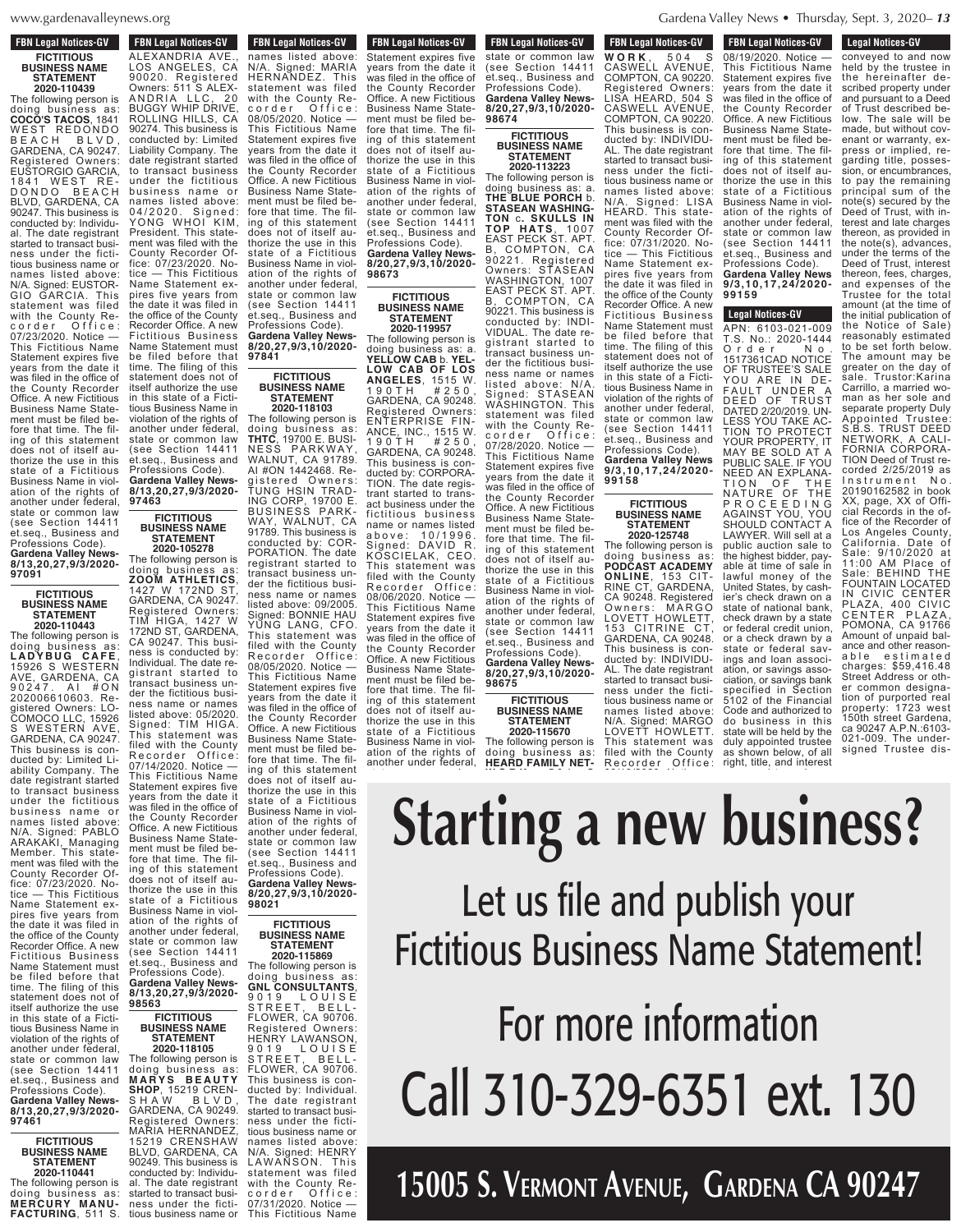**Legal Notices-GV Legal Nutices-GV** 

claims any liability for any incorrectness of the street address or other common designation, if any, shown above. If no street address or other common designation is shown, directions to the location of the property may be obtained by sending a written request to the beneficiary within 10 days of the date of first publication of this Notice of Sale. NOTICE TO POTENTIAL BID-DERS: If you are considering bidding on this property lien, you should understand that there are risks involved in bidding at a trustee auction. You will be bidding on a lien, not on the property itself. Placing the highest bid at a trustee auction does not automatically entitle you to free and clear ownership of the property. You should also be aware that the lien being auctioned off may be a junior lien. If you are the highest bidder at the auction, you are or may be responsible for paying off all liens senior to the lien being auctioned off, before you can receive clear title to the property. You are encouraged to investigate the existence, priority, and size of outstanding liens that may exist on this property by contacting the county recorder's office or a title insurance company, either of which may charge you a fee for this information. If you consult either of these resources, you should be aware that the same lender may hold more than one mortgage or deed of trust on the property. NOTICE TO PROPERTY OWNER: The sale date shown on this notice of sale may be postponed one or more times by the mortgagee, beneficiary, trustee, or a court, pursuant to Section 2924g of the California Civil Code. The law requires that information about trustee sale postponements be made available to you and to the public, as a courtesy to those not present at the sale. If you wish to learn<br>whetheryoursaledate has been postponed, and, if applicable, the rescheduled time and date for the sale of this property, you may call FOR SALES INFORM-ATION, PLEASE CALL (855)986-9342, or visit this Internet Web site www.superiordefault.co m using the file number assigned to this case 2020-1444. Information about postponements that are very short in duration or that occur close in time to the scheduled sale may not immediately be reflected in the telephone information or on the Internet Web site. The best way to verify postponement information is to attend the scheduled sale. Date 8/6/2020. S.B.S. TRUST DEED NET-WORK, <sup>A</sup> CALIFOR- NIA CORPORATION.

**Legal Notices-GV** Legal Nutries-uv 31194 La Baya Drive, Suite 106, Westlake Village, California, 91362 (818)991-4600. By: Colleen Irby, Trustee Sale Officer. WE ARE ATTEMPTING TO COLLECT A DEBT, AND ANY INFORMA-TION WE OBTAIN WILL BE USED FOR THAT PURPOSE. ( 8 / 20 / 20 , 8 / 27 / 20 , 9/3/20 TS# 2020-1444 SDI-19261) **Gardena Valley News 8 / 2 0 , 2 7 , 9 / 3 / 2 0 2 0 - 9 8 6 0 4**

## Trustee Sale No. F19- 00042

bidding on this property lien, you should understand that there are risks involved in bidding at a trustee auction. You will be bidding on a lien, not on the property itself. Placing the highest bid at a trustee auction does not automatically entitle you to free and clear ownership of the property. You should also be aware that the lien being auctioned off may be a junior lien. If you are the highest bidder at the auction, you are or may be responsible for paying off all liens senior to the lien being auctioned off, before you can receive clear title to the property. You are encourerty. Four are encour-<br>aged to investigate the existence, priority, and size of outstanding liens that may exist on this property by contacting the county recorder's office or a title insurance company, either of which may charge you a fee for this information. If you consult either of these resources, you should be aware that the same lender may hold more than one mortgage or deed of trust on the property. Notice To Property Owner: The sale date shown on this notice of sale may be postponed one or more times by the mort-gagee, beneficiary, trustee, or a court, pursuant to Section 2924g of the California Civil Notice of Trustee's Sale Loan No. 6723015945 / Servicer #: 646622365 Title Order No. 05939537 You Are In Default Under A Deed Of Trust, Security Agreement, Assignment Of Leases, Rents, And Profits, And Fixture Filing Dated 05/23/2018 And More Fully Described Below (The "Deed Of Trust"). Unless You Take Action To Protect Your Property, It May Be Sold At A Public Sale. If You Need An Explanation Of The Nature Of The Proceedings Against You, You Should Contact A Lawyer. A public auction sale to the highest bidder for cash or cashiers check (payable at the time of sale in lawful money of the United States) (payable to Assured Lender Services, Inc.), will be held by a duly appointed trustee. The sale will be made, but without covenant or warranty, expressed or implied, regarding title, possession, or encumbrances, to pay the remaining principal sum of the note(s) secured by the Deed of Trust, with interest and late charges thereon, as provided in the note(s), advances, under the terms of the Deed of Trust, interest thereon, legal fees and costs, charges and expenses of the undersigned trustee ("Trustee") for the total amount (at the time of the initial publication of this Notice of Trustee's Sale) reasonably estimated to be set forth below. The amount may be greater on the day of sale.<br>Trustor(s): Edmundo Benites, a Married Man, as his sole and separate property Recorded: recorded on 05/29/2018 as Document No. 20180529541 of Official Records in the office of the Recorder of Los Angeles County, Cal ifornia; Date of Sale: Date of Sale:<br>09/10/2020 at 11:00AM Place of Sale: Behind the fountain located in Civic Center Plaza, 400 Civic Center Plaza, Pomona, CA 91766 Amount of unpaid bal-<br>ance and other ance and other charges: \$532,465.02 The purported property address is: 850 West Alondra<br>Boulevard, Gardena, CA 90247 Legal Description See Exhibit "A" attached hereto and made a part hereof Personal Property Description See Exhib-

**Legal Notices-GV** and  $\frac{1}{2}$ Legal Nutices-GV it "B" attached hereto and made a part hereof Assessors Parcel No. 6120-017-012 The beneficiary under the Deed of Trust heretofore executed and delivered to the undersigned a written Declaration of Default and Demand for Sale, and a written Notice of Default and Election to Sell Under Deed of Trust, Security Agreement, Assignment of Leases, Rents, and Profits, and Fixture Filing (the "Notice of Default and Election to Sell"). The undersigned caused the Notice of Default and Election to Sell to be recorded in the county where the real property is located and more than three months have elapsed since such recordation. The undersigned Trustee disclaims any liability for any incorrectness of the property address or other common designation, any, shown herein. If no street address or other common designation is shown, directions to the location of the property may be obtained by sending a written request to the beneficiary within 10 days of the date of first publication of this Notice of Trustee's Sale. If the Trustee is unable to convey title for any reason, the successful bidder's sole and exclusive remedy shall be the return of monies paid to the Trustee, and the successful bidder shall have no further recourse. Notice To Potential Bidders: If you are considering

Legal Nutles-GV Code. The law requires that information about trustee sale postponements be made available to you and to the public, as a courtesy to those not present at the sale. If you wish to learn whether your sale date has been postponed, and, if applicable, the rescheduled time and date for the sale of this property, you may call (877)440-4460 or visit this Internet Web site www.mkconsultantsinc. com, using the file number assigned to this case F19-00042. Information about postponements that are short in duration or that occur close in time to the scheduled sale may not immediately be reflected in the telephone information or on the Internet Web site. The best way to verify postponement information is to attend the scheduled sale. The Property Covered In This Action Includes All Such Real Property And The Personal Property In Which The Beneficiary Has A Security Interest Described In Exhibits "A" And"B" Attached Hereto, Respectively, It Being The Election Of The Current Beneficiary Under The Deed Of Trust To Cause A Unified Sale To Be Made Of Said Real And Personal Property In Accordance With The Provisions Of Section 2924f(B)(2) Of The California Civil Code. Date: 8/13/2020 Assured Lender Services, Inc. /s/Cherie Maples, Vice President of Trustee Operations Assured Lender Services, Inc. 111 Pacifica Suite 140 Irvine, CA 92618 Sales Line: (877)440- 4460 Sales Website: www.mkconsultantsinc. com Reinstatement Line: (714) 508-7373 To request reinstatement and/or payoff FAX request to: (714) 505-3831 This Office Is Attempting To Collect A Debt And Any Information Obtained Will Be Used For That Purpose. Exhibit A All that certain real property situated in the County of Los Angeles, State of California, described as follows: That portion of Lot 36 of Gardena Tract, in the City of Los Angeles, County of Los Angeles, State of California, as per map recorded in Book 43 Page 5 of Miscellaneous Records, in the Office of the County Recorder of said County, and the 10 foot vacated portion of 161st Street, adjoining on the North described as a whole as follows: Beginning at a point 130 feet South and 165 feet East of the intersection of the center lines of Vermont Avenue and 161st Street; thence North parallel with the West line said Lot 36 and its Northerly prolongation, 100 feet to a point 30 feet South of the center line of 161st Street: thence West parallel with the center

**Legal Notices-GV** 

**Legal Notices-GV Legal Nutiles-GV** line of 161st Street, 135 feet to said Northerly prolongation of the West line of said lot; thence South along said prolonged line and the West line of said lot, 100 feet; thence East 135 feet to the point of beginning. Exhibit "B" All equipment, fixtures, and other articles of personal property now or hereafter owned by Trustor, and now or hereafter attached or affixed to the Real Property; together with all accessions, parts, and additions to, all replacements of, and all substitutions for, any such property; and together with all proceeds (including without limitation all insurance proceeds and refunds of premiums) from any sale or disposition of the Property. **Gardena Valley News 8 / 2 0 , 2 7 , 9 / 3 / 2 0 2 0 - 9 8 6 6 4**

**Superior Court of the State of California County of Los Angeles**

**Case No. 20TRCV00537 SUMMONS (CITACION JUDICIAL)** (§860 et seq. of the

Code of Civil Procedure) Complaint Filed: August 4, 2020 Assigned to Dept. B Hon. Gary Y. Tanaka CITY OF GARDENA

**Plaintiff**, V. ALL PERSONS IN-TERESTED IN THE MATTER OF THE IS-SUANCE AND SALE OF BONDS FOR THE PURPOSE OF RE-FUNDING CERTAIN OBLIGATIONS OWED BY THE CITY OF GARDENA TO THE PUBLIC EMPLOYEES' RETIREMENT SYS-TEM UNDER THE PUBLIC EMPLOYEES RETIREMENT LAW, AND ALL PROCEED-INGS LEADING THERETO, INCLUD-ING THE ADOPTION OF RESOLUTION NO 6474 OF THE CITY COUNCIL OF THE CITY OF GARDENA AUTHORIZING THE ISSUANCE AND SALE OF SUCH BONDS AND AUTHORIZING THE EXECUTION AND DELIVERY OF A TRUST AGREEMENT AND RELATED DOC-UMENTS, **Defendants**.

**NOTICE!** You have been sued. The court may decide against you without your being heard unless you respond not later than the 21st day of September, 2020. Read the information below. AVISO! Usted ha sido demandado. El tribunal puede decidir en contra de usted sin ser escuchado a menos que usted responda no mas tarde de el 21 de Septiembre, 2020. Lea la informacion que sigue. To all persons interested in the matter of the issuance and sale of bonds for the purpose of refunding certain obligations owed by the City of Gardena

to the California Public

# **Legal Notices-GV**

**Legal Nutlices-GV** Employees' Retirement System under the Public Employees' Retirement Law, and all proceedings leading thereto, including the adoption of Resolution No. 6474 of the City Council of the City of Gardena authorizing the issuance and sale of bonds and authorizing the execution of a trust agreement and related documents.

PLEASE TAKE NO-TICE that a complaint has been filed by the plaintiff against you pursuant to California Code of Civil Procedure Section 860 et seq. and §53589.5 and §53511 of the California Government Code for the purpose of validating the proposed authorization and issuance and sale of bonds and related contracts, the proceeds of which will be used for the purpose of refunding and discharging the City of Gardena's unfunded accrued actuarial liability with respect to the California Public Employees' Retirement System, paying the costs of issuance of the Bonds, and to validate other related matters. If you wish to contest the legality or validity of this lawsuit you must appear and answer said complaint by filing a written pleading in response to said Complaint not later than the 21st day of September, 2020. Your pleading must be in the form required by the California Rules of Court. Your original pleading must be filed in this Court with proper filing fees and proof that a copy thereof was served on Plaintiff's attorneys. Unless you do so, your

default will be entered upon application by the plaintiff, the plaintiff may apply to the Court for the relief demanded in the complaint. PERSONS WHO CON-TEST THE LEGALITY OR VALIDITY OF THE MATTER WILL NOT BE SUBJECT TO PUNITIVE ACTION, SUCH AS WAGE GARNISHMENT OR SEIZURE OF THEIR REAL OR PERSONAL PROPERTY. YOU MAY SEEK THE AD-VICE OF AN ATTOR-NEY IN ANY MATTER CONNECTED WITH THE COMPLAINT OR THIS SUMMONS. SUCH ATTORNEY SHOULD BE CON-SULTED PROMPTLY SO THAT YOUR PLEADING MAY BE FILED OR ENTERED WITHIN THE TIME REQUIRED BY THIS SUMMONS. SI US-TED DESEA SOLICIT-AR EL CONSEJO DE UN ABOGADO EN ESTE ASUNTO, DE-BERIA HACERLO IN-DERMININENTE, DE<br>MEDIATAMENTE, DE<br>FSTA MANFRA SU **ESTA MANERA** LUTINESTA ESCRITA,<br>SI HAY ALGUNA AI GUNA PUEDE SER REGIS-TRADA A TIEMPO. The name and address of the Court is (El nombre y direccion del Superior Tribunal es):

denavalleynews.org www.gardenavalleynews.org  $\ldots$   $\ldots$   $\ldots$   $\ldots$ 

**Legal Notices-GV Eught Nutters-GV** 

you should appear at

of first issuance of letters to a general personal representative, as defined in section 58(b) of the California Probate Code, or (2) 60 days from the date of mailing or personal delivery to you of a notice under section 9052 of the California Pro-

Other California statutes and legal authority may affect your rights as a creditor. You may want to consult with an attorney knowledgeable in Cali-

YOU MAY EXAMINE the file kept by the court. If you are a person interested in the estate, you may file with the court a Request for Special Notice (form DE-154) of the filing of an inventory and appraisal of es-

provided in Probate Code section 1250. A Request for Special Notice form is available from the court

bate Code.

fornia law.

closure to the public. IF YOU OBJECT to the granting of the petition, the hearing and state your objections or file written objections with the court before the hearing. Your appearance may be in person or by your attorney. IF YOU ARE A CRED-ITOR or a contingent creditor of the decedent, you must file your claim with the court and mail a copy to the personal representative appointed by the court within the later of either (1) four months from the date **Legal Notices-GV** Legal Nutrices-GV Superior Court of the State of California, County of Los Angeles, Southwest District, 825 Maple Avenue, Torrance, CA 90503. The names and addresses of the Plaintiffs' attorneys are (Los nombres y direcciones del abogados del demandante son): Brian D. Quint (State Bar #119150), Adam R. Thimmig (State Bar #272681), Quint & Thimmig LLP, 900 Larkspur Landing Circle, Suite 270, Larkspur, California 94939. Telephone: (415) 925-

4200<br>Carv S. Reisman (State Bar # 58105),  $B$  a  $l$  b  $o$  a Boulevard, Suite 608, Northridge, CA 91325. Telephone: (310) 450- 9586.

Dated August 10, 2020 By /s/ Deputy Clerk Deputy Clerk (Actuario) **Gardena Valley News 8 / 2 0 , 2 7 , 9 / 3 / 2 0 2 0 - 9 8 6 7 6**

#### **NOTICE OF PETITION TO ADMINISTER ESTATE OF: YURIKO NISHISAKA CASE NO. 20STPB06673**

To all heirs, beneficiaries, creditors, contingent creditors, and persons who may otherwise be interested in the WILL or estate, or both of YURIKO NISHI-

tate assets or of any petition or account as SAKA.<br>SAKA.<br>A PETITION FOR A PETITION FOR PROBATE has been filed by MERRIE NISHISAKA in the Superior Court of California, County of LOS **ANGELES** THE PETITION FOR

clerk. Attorney for Petitioner JOHN S. TORII, ESQ. SBN 093026 LAW OFFICE OF JOHN S. TORII 406 AMAPOLA AVE. #125 TORRANCE CA 90501 8/27, 9/3, 9/10/20 **CNS-3390842# GARDENA VALLEY NEWS Gardena Valley News 8 / 2 7 , 9 / 3 , 1 0 / 2 0 2 0 - 9 8 7 1 1** PROBATE requests that MERRIE NISHI-SAKA be appointed as personal representative to administer the estate of the decedent. THE PETITION requests authority to administer the estate under the Independent Administration of Estates Act with limited authority. (This authority will allow the personal representative to take many actions without obtaining court approval. Before taking certain very important actions, however, the personal representative will be required to give notice to inter-ested persons unless they have waived no-

tice or consented to the proposed action.) The independent administration authority will be granted unless an interested person files an objection to the petition and shows good cause why the court should not grant the authority. A HEARING on the pe-

tition will be held in this<br>court as follows: court as follows:<br>01/04/21 at 8:30AM in Dept. 9 located at 111 N. HILL ST., LOS ANGELES, CA 90012 **Notice of Telephonic Hearing**

Due to court closures, you may participate telephonically by scheduling with Court-Call at 1-888-882-6878. Please check the court's website at www.lacourt.com for in-<br>formation regarding<br>.

#### **ADMINISTER ESTATE OF SHARON KUBOTA** Case No. 20STPB06493 To all heirs, beneficiaries, creditors, contingent creditors, and persons who may otherwise be interested in the will or estate, or

**NOTICE OF PETITION TO**

both, of SHARON KUBOTA A PETITION FOR PROBATE has been filed by Catherine K. Hilario in the Superior Court of California, County of LOS

A N G E L E S . THE PETITION FOR PROBATE requests that Catherine K. Hilario be appointed as personal representative to administer the estate of the decedent. THE PETITION requests authority to administer the estate under the Independent Administration of Estates Act. (This authority will allow the personal representative to